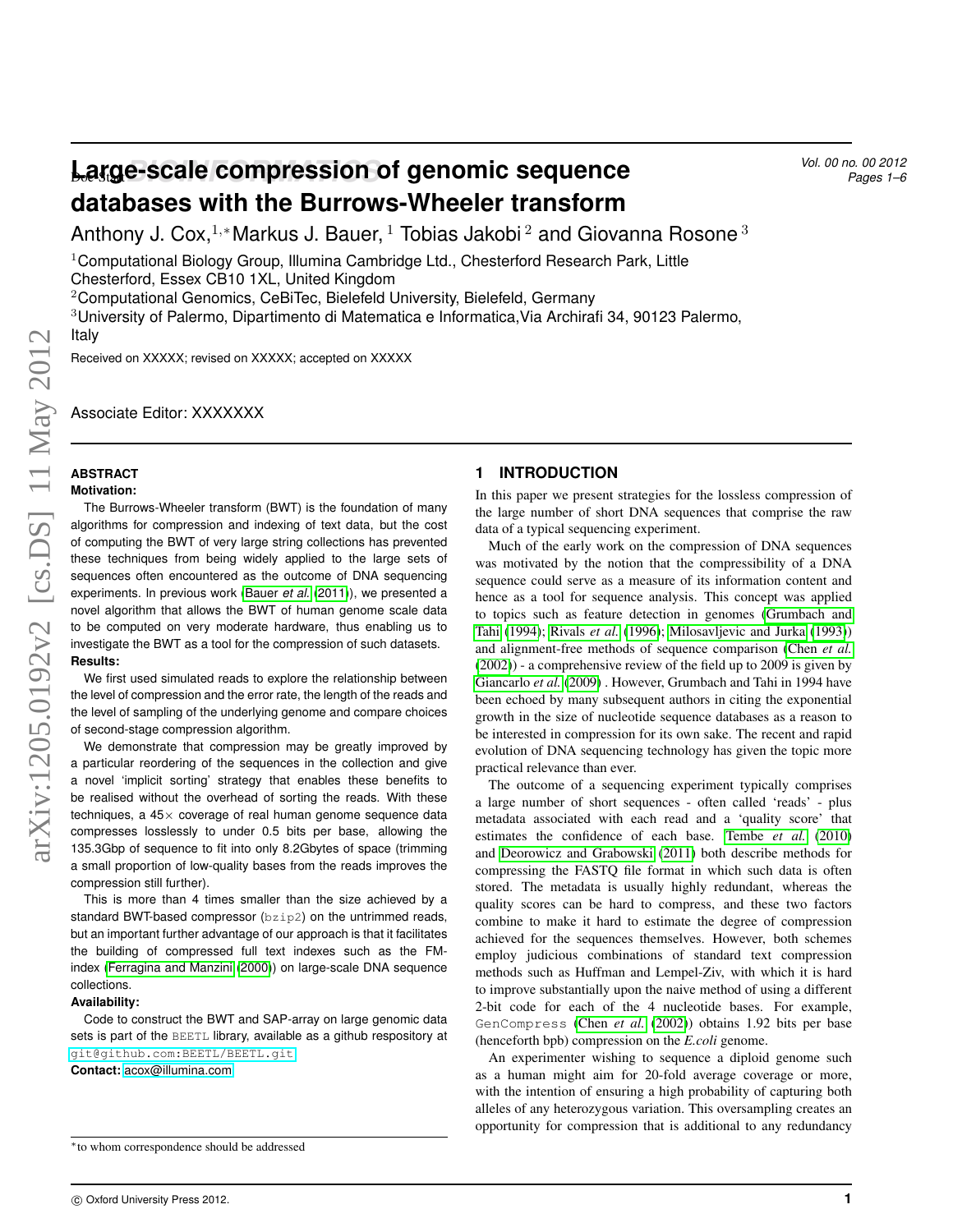inherent in the sample being sequenced. However, in a wholegenome shotgun experiment, the multiple copies of each locus are randomly dispersed among the many millions of reads in the dataset, making this redundancy inaccessible to any compression method that relies on comparison with a small buffer of recently-seen data.

This can be addressed by 'reference-based' compression [\(Kozanitis](#page-5-9) *et al.* [\(2010\)](#page-5-9); Fritz *[et al.](#page-5-10)* [\(2011\)](#page-5-10)), which saves space by sorting aligned reads by the position they align to on a reference sequence and expressing their sequences as compact encodings of the differences between the reads and the reference. However this is fundamentally a lossy strategy that achieves best compression by retaining only reads that closely match the reference, limiting the scope for future reanalyses such as realignment to a refined reference (containing, perhaps, ethnicity specific haplotypes [\(Dewey](#page-5-11) *et al.* [\(2011\)](#page-5-11))) or any sort of *de novo* discovery on reads that did not align well initially. Moreover, as [Yanovsky](#page-5-12) [\(2011\)](#page-5-12) points out, a reference-based approach is inapplicable to experiments for which a reference sequence is not clearly defined (metagenomics) or entirely absent (*de novo*).

[Yanovsky](#page-5-12) [\(2011\)](#page-5-12) describes a lossless compression method ReCoil for sets of reads that works in external memory (*i.e.* via sequential access to files held on disk) and is therefore not constrained in scale by available RAM. A graph of similarities between the reads is first constructed and then each read is expressed as a traversal on that graph, encodings of these traversals then being passed to a general-purpose compressor (ReCoil uses  $7-2ip^1$  $7-2ip^1$ ).

The two-stage nature of this procedure is shared by the family of compression algorithms based on the Burrows-Wheeler transform (BWT). The BWT is simply a permutation of the letters of the text and so is not a compression method *per se*. Its usefulness for compression stems from the facts that the BWT tends to be more compressible than its originating text (since it tends to group symbols into 'runs' of like letters, which are easy to compress) and, remarkably, that the originating text can be reconstructed from it (thus allowing the BWT to represent the originating text without loss of information). Once generated, the BWT is compressed by standard techniques: a typical scheme would follow an initial move-to-front encoding with run length encoding and then Huffman encoding.

The widely-used BWT-based compressor  $b \, \text{size}^2$  $b \, \text{size}^2$  divides a text into blocks of (at most, and by default) 900 kbytes and compresses each separately, so is only able to take advantage of local similarities in the data. [Mantaci](#page-5-13) *et al.* [\(2005\)](#page-5-13) gave the first extension of the BWT to a collection of sequences and used it as a preprocessing step for the simultaneous compression of the sequences of the collection. They show that this method is more effective than the technique used by a classic BWT-based compressor, because one could potentially access redundancy arising from these long-range correlations in the data. Until recently, computing the BWT of a large collection of sequences was prevented from being feasible on very large scales by the need either to store the suffix array of the set of reads in RAM (requiring 400Gbytes of RAM for a dataset of 1 billion 100-mer reads) or to resort to "divide-andconquer then merge" strategies at considerable cost in CPU time. However, in [Bauer](#page-5-0) et al. [\(2011\)](#page-5-0), three of the present authors

described fast and RAM-efficient methods capable of computing the BWT of sequence collections of the size encountered in human whole genome sequencing experiments, computing the BWT of collections as large as 1 billion 100-mers.

Unlike the transformation in [Mantaci](#page-5-13) *et al.* [\(2005\)](#page-5-13), the algorithms in [Bauer](#page-5-0) *et al.* [\(2011\)](#page-5-0) require ordered and distinct 'end-marker' characters to be appended to the sequences in the collection, making the collection of sequences an ordered multiset, *i.e.* the order of the sequences in the collection is determined by the lexicographical order of these end-markers. It is easy to see that the ordering of sequences in the collection can affect the compression, since the same or similar sequences might be distant in the collection. We will outline different ordering strategies for the input sequences and will show their effect on simulated and real data.

We have created an open-source C++ library BEETL that makes it practical to compute the BWT of large collections of DNA sequences and and thus enables the redundancy present in largescale genomic sequence datasets to be fully exploited by generic second-stage compressors such as bzip2 and 7-Zip. We use simulated read collections of up to  $60 \times$  redundancy to investigate the effect of genome coverage, sequencing error and read length on the level of compression. Furthermore, we show the effect of read trimming and choices of second-stage compressors on the level of compression. Finally, we describe an extension of our method that implicitly reorders sequences in the collection so as to drastically improve compression.

## **2 METHODS**

Consider a string  $s$  comprising  $k$  symbols from some finite ordered alphabet  $\Sigma = \{c_1, c_2, \ldots, c_{\sigma}\}\$  of size  $\sigma$ . We mark the end of s by appending an additional symbol \$ that we consider to be lexicographically smaller than any symbol in  $\Sigma$ . We can build  $k+1$ distinct *suffixes* from s by starting at different symbols of the string and continuing rightwards until we reach \$. If we imagine placing these suffixes in alphabetical order, then the *Burrows-Wheeler transform* of s [\(Burrows and Wheeler](#page-5-14) [\(1994\)](#page-5-14)) can be defined such that the  $i$ -th element of the BWT is the symbol in  $s$  that precedes the first symbol of the *i*-th member of this ordered list of suffixes. Each symbol in the BWT therefore has an *associated suffix* in the string. We recommend [Adjeroh](#page-5-15) *et al.* [\(2008\)](#page-5-15) for further reading.

One way to generalize the notion of the BWT to a collection of *m* strings  $S = \{s_1, \ldots, s_m\}$  (see also [Mantaci](#page-5-13) *et al.* [\(2005\)](#page-5-13)) is to imagine that each member  $s_i$  of the collection is terminated by a distinct end marker  $\hat{\mathcal{S}}_i$  such that  $\hat{\mathcal{S}}_1 < \cdots < \hat{\mathcal{S}}_m$ . Moreover, we assume that the end markers are lexicographically smaller than any symbol in  $\Sigma$ . In [Bauer](#page-5-0) *et al.* [\(2011\)](#page-5-0), we give two related methods for computing the BWT of large collections of DNA sequences by making use of sequential reading and writing of files from disk. The first variant BCR requires 14 bytes of RAM for each sequence in the collection to be processed (and is hence capable of processing over a billion reads in 16Gbytes of RAM), whereas the second variant BCRext uses negligible RAM at the expense of a larger amount of disk I/O.

To understand how a BWT string might be compressed, we can think of it as the concatenation of a set of 'runs' of like letters, each of which can be described by its constituent symbol  $c$  plus an integer  $i$  denoting the number of times  $c$  is repeated. We assume

<span id="page-1-0"></span><sup>1</sup> www.7-zip.org, Igor Pavlov

<span id="page-1-1"></span><sup>2</sup> www.bzip.org, Julian Seward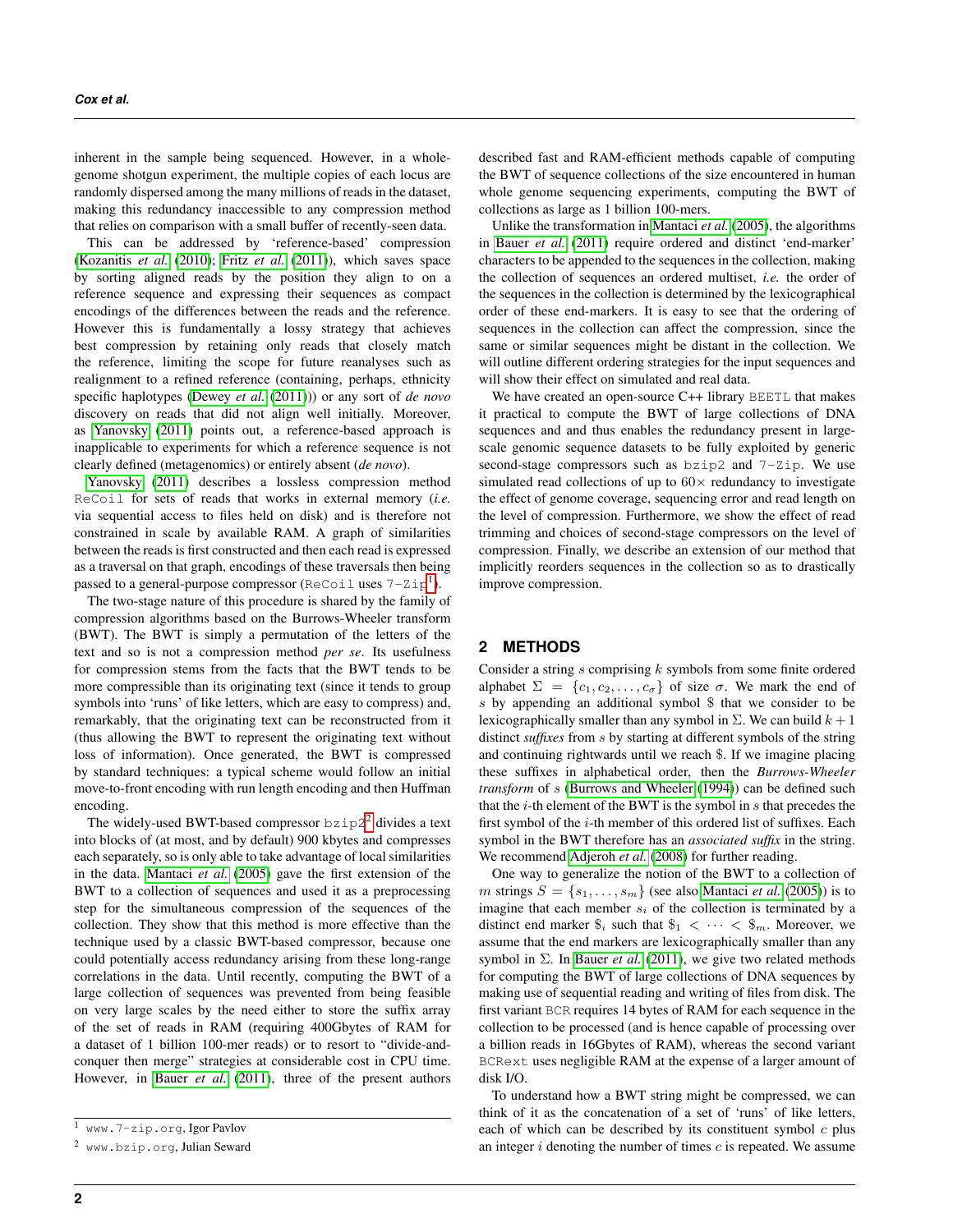all runs are maximal, *i.e.* they do not abut another run of the same character. Intuitively, for two strings of the same length, we expect the string that consists of fewer (and hence, on average, longer) runs to compress to a smaller size.

Given S, our strategy is to search for permutations  $S \rightarrow S'$  of the sequences in the collection such that the BWT of the permuted collection  $S'$  can be more readily compressed than the BWT of  $S$ . For the BWT of S, we define a bit array called the *SAP-array* (for 'same-as-previous') whose elements are set to 1 if and only if the suffixes associated with their corresponding characters in the BWT are identical (their end markers excluded) to those associated with the characters that precede them. Thus each 0 value in the SAParray denotes the start of a new *SAP-interval* in the BWT, within which all characters share an identical associated suffix.

The BWTs of  $S$  and  $S'$  can only differ within SAP-intervals that contains more than one distinct symbol. Within such an SAPinterval, the ordering of the characters is entirely determined by the ordering of the reads they are contained in, so best compression is achieved if we permute the characters so they are grouped into as few runs as possible. In doing this we are implicitly permuting the sequences in the collection. As illustrated by Figure [1,](#page-3-0) if the collection is sorted such that the reverses of the sequences are in lexicographic order (we call this *reverse lexicographic order*, or *RLO* for short), then the symbols in an SAP-interval of length *l* must group into at most  $\phi$  runs, where  $\phi \leq \sigma$  is the number of distinct characters encountered within the interval. This compares with an upper bound up to  $l$  runs if no sorting is applied. We would therefore expect the RLO-sorting of a collection to compress better than the original and our experiments in the next section show this to be the case in practice.

However, we wish our approach to scale to many millions of reads and so we would prefer to avoid sorting the collection as a preprocessing step. If we know the SAP-array of a BWT, it is a simple single-pass procedure to read both the BWT and its SAP-array from disk in tandem, identify SAP-intervals, sort the characters within them and output a modified BWT. We note there is scope to experiment with different heuristics - *e.g.* in Figure [1,](#page-3-0) placing the T prior to the two Gs in the ACCT-interval would eliminate another run by extending the run of Ts begun in the preceding ACCACT-interval.

It remains to compute the SAP-array. In order to do this, we show that the method of BWT construction introduced by three of the present authors in [Bauer](#page-5-0) *et al.* [\(2011\)](#page-5-0) can be modified to compute the SAP-array alongside the BWT with minimal additional overhead. We do not attempt to describe this previous work in full detail, but the BWT construction algorithm proceeds in  $k$  stages,  $k$ being the length of the reads in the collection.<sup>[3](#page-2-0)</sup> At stage  $j$ , the  $j$ suffixes  $(0 \leq j \leq k)$  of the reads (that is, the suffixes of length j, the 0*-suffix* being defined as the suffix that contains only the end marker \$) are processed in lexicographic order and the characters that precede them are merged into a 'partial BWT'.

The partial BWT at step  $j$  can be thought of as the concatenation of  $\sigma + 1$  segments  $B_j(0), B_j(1), \ldots, B_j(\sigma)$ , where each  $B_j(h)$ corresponds to the symbols in the partial BWT segments that precede all suffixes of  $S$  that are of length smaller or equal to

j starting with  $c_0 =$  \$<sup>[4](#page-2-1)</sup>, for  $h = 0$ , and with  $c_h \in \Sigma$ , for  $h=1,\ldots,\sigma.$ 

At each step j, with  $0 \le j \le k$  the main idea is to compute the positions of all characters that precede the  $j$ -suffixes in the old partial BWT in order to obtain an updated partial BWT that also contains the symbols associated with the suffixes of length  $j$ . The two variants BCR and BCRext of the [Bauer](#page-5-0) *et al.* [\(2011\)](#page-5-0) algorithm contrive in slightly different ways (with different trade-offs between RAM use and I/O) to arrange matters so that the symbols we have to insert into the partial BWT are processed by lexicographic order of their associated  $j$ -suffixes, which allows each segment of the partial BWT to be held on disk and accessed sequentially. Crucially, this also means that the characters in an SAP-interval will be processed consecutively. When we write a BWT character, we can also write its SAP status at the same time, since it is not going to change in subsequent iterations.

We consider two suffixes  $u$  and  $v$  of length  $j$  of two different reads  $s_r$  and  $s_t$  satisfying  $1 \leq r, t \leq m$  and  $r \neq t$ . Both  $s_r$  and  $s_t$ belong to  $S$  and assume that  $u$  is lexicographically less than  $v$ . Then, they are identical (up to the end-markers) and so the SAP status of  $v$  must be set to 1 if and only if the following conditions hold: the symbols associated with suffixes u' and v' of length  $(j - 1)$  of  $s_r$ and  $s_t$  are equal which guarantees that u and v begin with the same symbol, and they are stored in the same BWT segment, implying that  $u'$  and  $v'$  begin with the same symbol. The SAP status of all suffixes between  $u'$  and  $v'$  must be set to 1 which ensures that all suffixes between  $u'$  and  $v'$  in iteration  $j - 1$  coincide and have the length  $j - 1$ . Note that the symbols in the BWT segment associated with suffixes between  $u'$  and  $v'$  could be different from the symbol preceding  $u'$  (and  $v'$ ).

Actually, we compute the SAP status of the suffixes  $u$  and  $v$  at the step  $j - 1$  when we insert the corresponding suffixes u' and v'. In particular, when we copy the values from the old to the new partial BWT and insert the new m values, we can read the SAP values and verify the condictions stated above at the same time. It means that at the end of the iteration  $j - 1$ , we obtain the partial BWT and the SAP values of the next suffixes to insert and, at iteration  $j$ , we can directly set the SAP status of the  $j$ -suffixes and compute the SAP status for the suffixes of the next iteration.

We can compute the SAP-interval by induction, *i.e.* we can compute the SAP status of the j-suffixes at iteration  $j - 1$  by using the symbols associated with the  $(j - 1)$ -suffixes and their SAP values. At iteration  $j - 1$ , we assume that we know the SAP values of the  $(j - 1)$ -suffixes and we have to compute the SAP values of the j-suffixes need for the next iteration. For simplicity, we focus on the computation of the SAP values of a fixed BWT segment, *i.e.* we only consider the insertion of the  $(j - 1)$ -suffixes starting with the same symbol. In our implementation, we use a counter A for each symbol of the alphabet and a generic counter Z.

The element  $A[h]$ , for each  $h = 1, \ldots, \sigma$  and  $c_h \in \Sigma$  (we can ignore the end-marker because the reads have the same length and hence it does not appear in the partial BWT), contains the number of SAP intervals between the first position and the position of the last inserted symbol associated with a read  $s_q$  (for some  $1 \le q \le m$ ) equal to  $c_h$  in the considered BWT segment. The counter  $Z$  contains

<span id="page-2-0"></span> $\frac{3}{3}$  Our implementation and, for simplicity, our description here assume all reads in  $S$  to have the same length, but this restriction is not in fact intrinsic to the algorithm.

<span id="page-2-1"></span><sup>&</sup>lt;sup>4</sup> In our implementation, we assume that all end-markers are equal, and  $s_r[k] < s_t[k]$ , if  $r < t$ .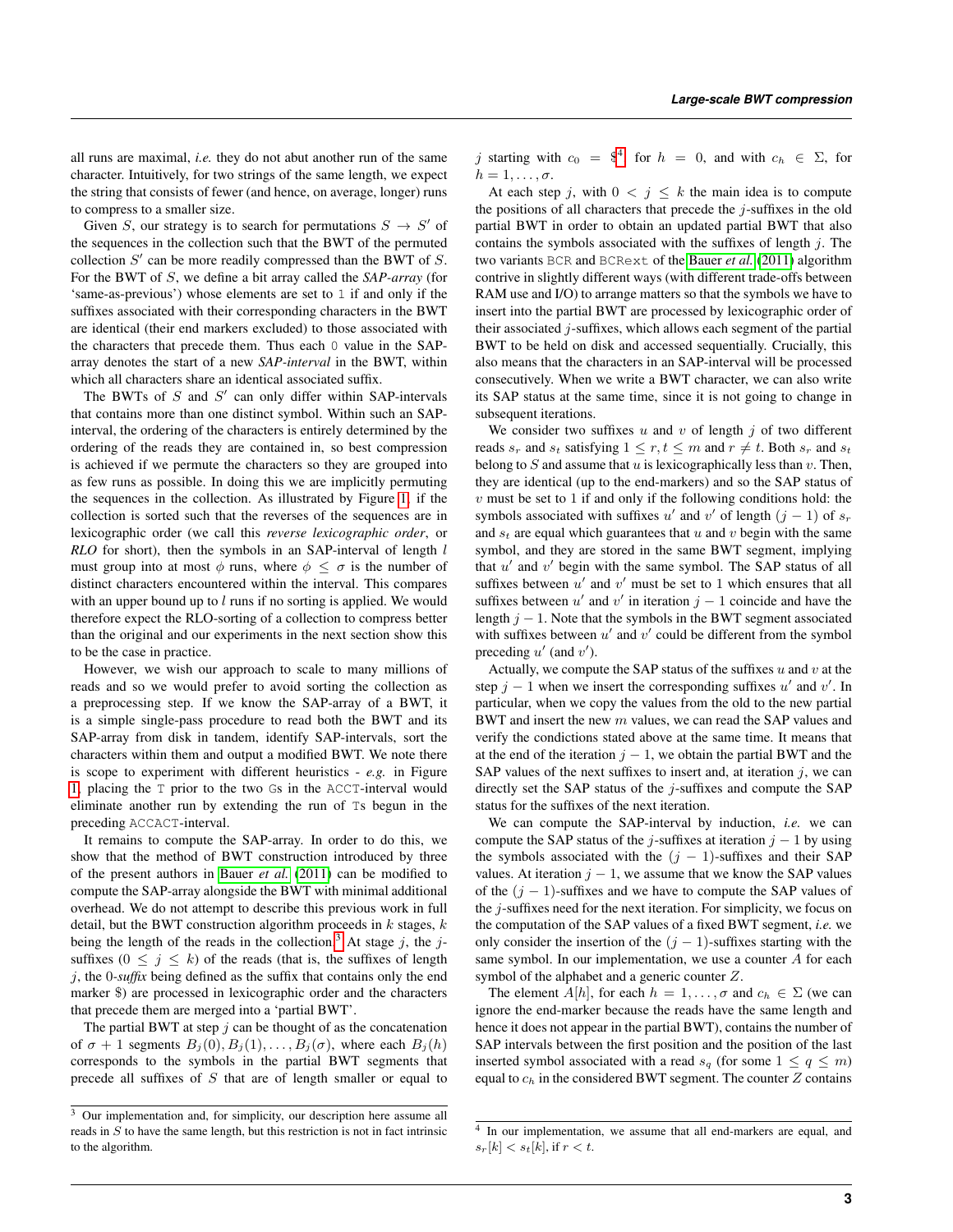the number of the SAP intervals between the first position and the position where we have to insert  $c_p$ . The symbol  $c_p$  is associated with the new suffix of length  $j - 1$  of read  $s_t$ , with  $1 \le t \le m$ , that we want to insert. If the value  $A[p]$  is equal to Z, then the SAP status of the j-suffix of  $s_t$  (obtained by concatenating  $c_p(j-1)$ suffix of  $s_t$ ) must be set to 1, otherwise it is set to 0. We observe that if  $A[p] = Z$  holds true, then this implies that j-suffixes of  $s_r$ and  $s_t$  are in the same SAP interval.

| B(0)             | SAP(0)           | suffixes              | $B_{SAP}(0)$     |
|------------------|------------------|-----------------------|------------------|
| $\boldsymbol{T}$ | $\bf{0}$         | $\$_1$                | $\boldsymbol{T}$ |
| $\boldsymbol{T}$ | $\mathbf{1}$     | $\$_2$                | $\overline{T}$   |
| $\cal{T}$        | $\mathbf{1}$     | $\$_{3}$              | T                |
| T                | $\mathbf{1}$     | $\$_4$                | $\overline{T}$   |
| B(1)             | SAP(1)           | suffixes              | $B_{SAP}(1)$     |
| $\boldsymbol{T}$ | $\overline{0}$   | $ACCACT\$_2$          | $\boldsymbol{T}$ |
| G                | $\bf{0}$         | $ACCT\$ <sub>1</sub>  | G                |
| T                | $\mathbf{1}$     | $ACCT\$               | G                |
| G                | $\mathbf{1}$     | $ACCT\$_4$            | T                |
| $\boldsymbol{C}$ | $\overline{0}$   | $ACT\$ <sub>3</sub>   | $\cal C$         |
| T                | $\bf{0}$         | $AGACCT\$_1$          | G                |
| $\mathbf G$      | 1                | $AGACCT\$_4$          | T                |
| G                | $\boldsymbol{0}$ | $ATACCT\$_2$          | $\overline{G}$   |
| B(2)             | SAP(2)           | suffixes              | $B_{SAP}(2)$     |
| C                | $\overline{0}$   | $CACT\$_3$            | $\,C$            |
| $\boldsymbol{A}$ | $\overline{0}$   | $CCACT\$ <sub>3</sub> | $\boldsymbol{A}$ |
| $\mathbf A$      | 1                | $CCT\$_1$             | $\mathbf{A}$     |
| $\mathbf{A}$     | 1                | $CCT\$_2$             | $\mathbf{A}$     |
| $\mathbf A$      | 1                | $CCT\$_4$             | $\mathbf{A}$     |
| $\mathbf{C}$     | $\bf{0}$         | $CT\$ <sub>1</sub>    | A                |
| $\mathbf{C}$     | 1                | $CT\$_2$              | $\mathbf{C}$     |
| $\mathbf{A}$     | 1                | $CT\$                 | $\mathbf C$      |
| $\mathbf C$      | $\mathbf{1}$     | $CT\$_4$              | $\overline{c}$   |
| B(3)             | SAP(3)           | suffixes              | $B_{SAP}(3)$     |
| A                | $\bf{0}$         | GACCT <sub>\$1</sub>  | A                |
| $\mathbf A$      | $\mathbf{1}$     | GACCT <sub>\$4</sub>  | $\mathbf{A}$     |
| $\$_4$           | $\overline{0}$   | $GAGACCT\$_4$         | $\$_4$           |
| $\$_2$           | $\overline{0}$   | $GATACCT\$_2$         | $\$_2$           |
| B(4)             | SAP(4)           | suffixes              | $B_{SAP}(4)$     |
| $\mathbf C$      | $\bf{0}$         | $T\$_1$               | С                |
| $\mathbf C$      | $\mathbf{1}$     | $T\$ <sub>2</sub>     | $\overline{c}$   |
| $\mathbf C$      | $\mathbf{1}$     | $\mathbf{T}\$_3$      | $\mathbf C$      |
| $\mathbf{C}$     | $\mathbf{1}$     | $T\$_4$               | $\mathbf{C}$     |
| $\$_3$           | $\overline{0}$   | $TACCACT\$_3$         | $\$_3$           |
| $\boldsymbol{A}$ | $\boldsymbol{0}$ | $TACCT\$_2$           | $\boldsymbol{A}$ |
| $\$_1$           | 0                | $TAGACCT\$_1$         | $\$_1$           |
|                  |                  |                       |                  |

<span id="page-3-0"></span>Fig. 1. Columnwise from left, we have the BWT of the collection  $S = \{TAGACCT, GATACCT, TACCACT, GAGACCT\},\$ the SAP bit and the suffix associated with each symbol. The right-hand side shows the BWT of the collection  ${TACCACT, TAGACCT, GAGACCT, GATACCT}$  obtained by sorting the elements of  $S$  into reverse lexicographic order (RLO). This permutes the symbols within SAP-intervals so as to minimise the number of runs.

# **3 RESULTS**

Reads simulated from the *E.coli* genome (K12 strain) allowed us to assess separately the effects of coverage, read length and sequencing error on the level of compression achieved. First, a  $60 \times$  coverage of error-free 100 base reads was subsampled into datasets as small as 10×. Figure [2](#page-4-0) shows a summary plot of the compression ratios at

various coverage levels for compression both on the original reads and the BWT transform.

We found the PPMd mode  $(-m0=PPMd)$  of  $7-zip$  to be a good choice of second-stage compressor for the BWT strings (referred to as *PPMd (default)* in the following). RLO-sorting the datasets led to a BWT that was slightly more compressible than the SAP-permuted BWT, but the difference was small (0.36bpb versus 0.38bpb at  $60\times$ , both over 30% less than the 0.55bpb taken up by the compressed BWT of the unsorted reads).

In contrast, when  $gzip^5$  $gzip^5$ ,  $bzip2$  and default PPMd were applied to the original reads, each gave a compression level that was consistent across all levels of coverage and none was able to compress below 2 bits per base. However, a sweep of the PPMd parameter space yielded a combination -mo=16 -mmem=2048m that attained 0.50bpb on the  $60\times$  dataset (in the following we will refer to this parameter setting as *PPMd (large)*). This is because the *E.coli* genome is small enough to permit several-fold redundancy of the genome to be captured in the 2Gbytes of working space that this combination specifies. For a much larger genome such as human, this advantage disappears. Figure [3](#page-4-1) summarizes results from a set of 192 million human reads<sup>[6](#page-3-2)</sup> previously analyzed by [Yanovsky](#page-5-12) [\(2011\)](#page-5-12): PPMd(large) compresses the BWT of the reads less well than PPMd(default), as well as being several times slower.

We also investigated the effects of sequencing errors on the compression ratios by simulating  $40 \times$  data sets of 100 bp reads with different rates of uniformly distributed substitution error, finding that an error rate of 1.2% approximately doubled the size of the compressed BWT (0.90bpb, compared with 0.47bpb for error-free data at the same coverage).

We were interested in the behaviour of BWT-based compression techniques as a function of the read length. To this end, we fixed a coverage of 40× and simulated error-free *E.coli* reads of varying lengths. As the read length increased from 50bp to 800bp, the size of the compressed BWTs shrank from 0.54bpb to 0.32bpb. This is not surprising since longer reads allow repetitive sequences to be grouped together, which could otherwise potentially be disrupted by suffixes of homologous sequences.

Finally, we assessed the performance of the compressors on a typical human genome resequencing experiment<sup>[7](#page-3-3)</sup>, containing 135.3Gbp of 100-base reads, or about  $45\times$  coverage of the human genome. In addition to this set of reads, we created a second dataset by trimming the reads based on their associated quality scores according to the scheme described in bwa [\(Li and Durbin](#page-5-16) [\(2009\)](#page-5-16)). Setting a quality score of 15 as the threshold removes 1.3% of the input bases. We again constructed the corresponding data sets in RLO and SAP order. Table [4](#page-4-2) shows the improvement in terms of compression after the trimming. Eliminating 1.3% of the bases improves the compression ratio by about 4.5%, or compressing the entire 133.6Gbp down to 7.7Gbytes.

<span id="page-3-1"></span><sup>5</sup> www.gzip.org, Jean-loup Gailly and Mark Adler

<span id="page-3-2"></span><sup>6</sup> <http://www.ebi.ac.uk/ena/data/view/SRX001540>

<span id="page-3-3"></span><sup>7</sup> Available at [http://www.ebi.ac.uk/ena/data/view/](http://www.ebi.ac.uk/ena/data/view/ERA015743) [ERA015743](http://www.ebi.ac.uk/ena/data/view/ERA015743)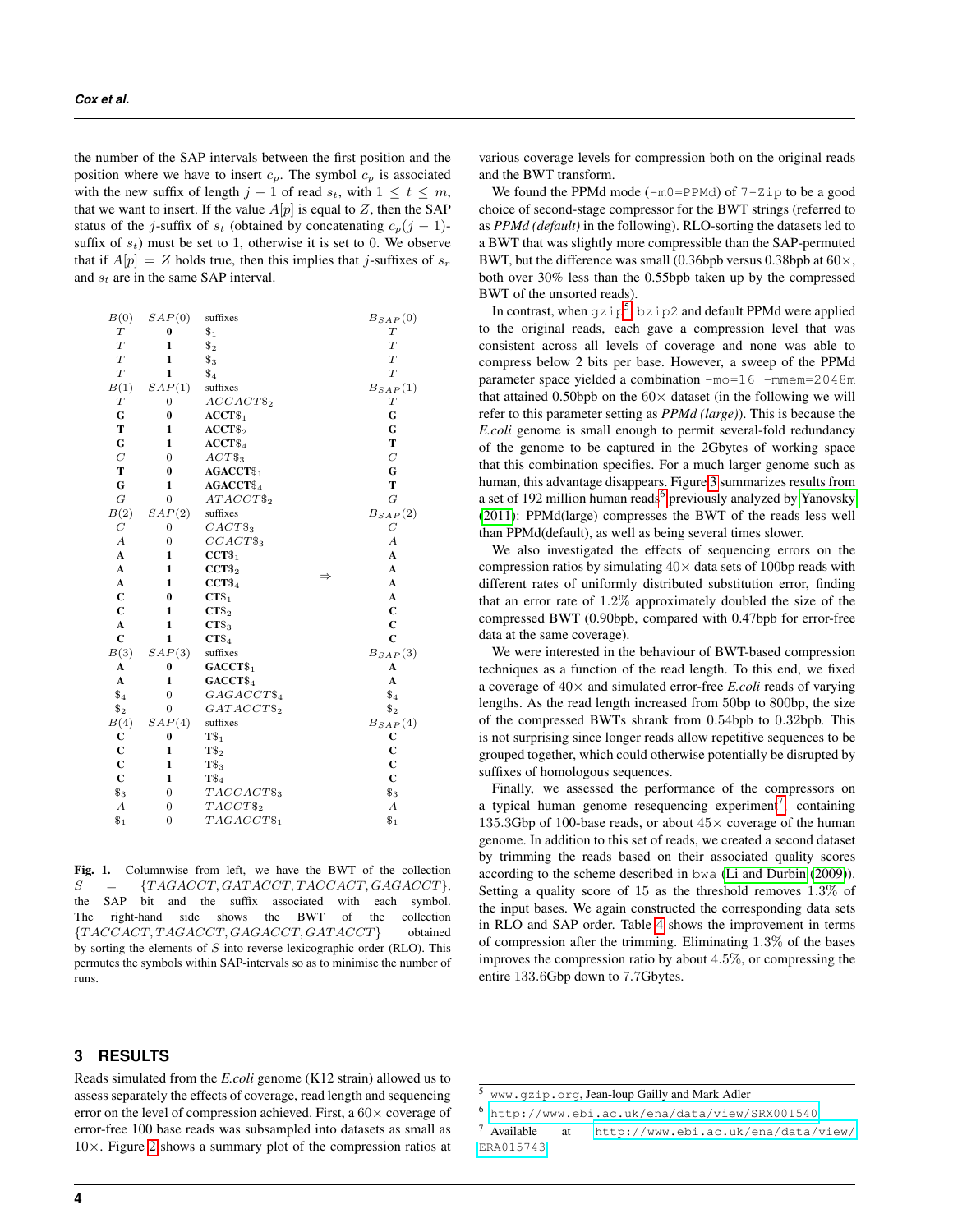

<span id="page-4-0"></span>Fig. 2. We simulated  $60 \times$  coverage of error-free 100 base reads from the *E.coli* genome and subsampled this into datasets as small as  $10 \times$ . We compared different compression schemes, both on the raw input sequences and the BWT. RLO denotes a reverse lexicographical ordering of the reads, SAP is the data set where all the reads are ordered according to the same-asprevious array. The  $x$ -axis gives the coverage level whereas the  $y$ -axis shows the number of bits used per input symbol. Gzip, Bzip2, PPMd (default) and PPMd (large) show compression achieved on the raw sequence data. BWT, BWT-SAP and BWT-RLO give compression results on the BWT using PPMd (default) as second-stage compressor.

|                | <b>Method</b>  | <b>Time</b> |         |                    |
|----------------|----------------|-------------|---------|--------------------|
| Stage 1        | Stage 2        | Stage 1     | Stage 2 | <b>Compression</b> |
|                | Bzip2          |             | 905     | 2.25               |
| Reads          | PPMd (default) |             | 324     | 2.04               |
|                | PPMd (large)   |             | 5155    | 2.00               |
|                | $-mx9$         |             | 17974   | 1.98               |
|                | Bzip2          | 3520        | 818     | 2.09               |
| <b>BWT</b>     | PPMd (default) |             | 353     | 1.93               |
|                | PPMd (large)   |             | 4953    | 2.05               |
|                | $-mx9$         |             | 16709   | 2.09               |
|                | Bzip2          |             | 601     | 1.40               |
| <b>BWT-SAP</b> | PPMd (default) | 3520        | 347     | 1.21               |
|                | PPMd (large)   |             | 3116    | 1.28               |
|                | $-mx9$         |             | 11204   | 1.34               |

<span id="page-4-1"></span>Fig. 3. Different combinations of first-stage (BWT, SAP-permuted BWT) and second-stage (bzip2 with default parameters, PPMd mode of 7-Zip with default parameters, PPMd mode of 7-Zip with -mo=16 -mmem=2048m, deflate mode of 7-Zip with -mx9) compression compared on 192 million human reads previous analyzed by [Yanovsky](#page-5-12) [\(2011\)](#page-5-12). Time is in CPU seconds, as measured on a single core of an Intel Xeon X5450 (Quad-core) 3GHz processor. Compression is in bits per base.

|                            |                            | Input size BWT BWT-RLO BWT-SAP |       |
|----------------------------|----------------------------|--------------------------------|-------|
| untrimmed $135.3Gbp$ 0.746 |                            | 0.528                          | 0.484 |
|                            | trimmed $133.6Gbp$ $0.721$ | 0.504                          | 0.462 |

<span id="page-4-2"></span>Fig. 4. Different combinations of first-stage (BWT, SAP- and RLOpermuted BWT) and PPMd as the second-stage compression method compared on a 45× human data set. Values state the compression achieved in bits per input base. We trimmed the reads by following the strategy described for bwa which removed 1.3% of the bases. This leads to an improvement in terms of compression ratio of 4.5%.

#### **4 DISCUSSION**

Analysing the SRX001540 dataset allowed us to compare our results with ReCoil, but the reads are noisier and shorter than more recent datasets and, at under  $3\times$ , the oversampling of the genome is too low to manifest the kind of coverage-induced compression that Figure [2](#page-4-0) illustrates. Nevertheless, we were able to compress the data to 1.21bpb in just over an hour, compared to 1.34bpb achieved by ReCoil in 14 hours (albeit on a slower processor). On the more recent ERA015743 data we obtained 0.48bpb, allowing the 135.3Gbp of data to fit in 8.2Gbytes of space.

In both cases, reordering the strings in the collection - implicitly or explicitly - is necessary for best compression. One situation where this might be problematic would be if the reads are paired - typically, sequenced from different ends of a library of DNA templates. An obvious way to capture this relationship would be to store the two reads in a pair at adjacent positions in  $S$  - *i.e.* the first two reads in the collection are reads 1 and 2 of the first read-pair, and so forth. If we wanted to retain this information after a change in ordering, we would incur the overhead of storing an additional pointer to associate each read with its mate.

In [Bauer](#page-5-17) *et al.* [\(2012\)](#page-5-17), we give efficient algorithms for inverting the BWT and recovering the original reads. However, when augmented with relatively small additional data structures, the compressed BWT forms the core of the FM-index [\(Ferragina and](#page-5-1) [Manzini](#page-5-1) [\(2000,](#page-5-1) [2005\)](#page-5-18); [Ferragina](#page-5-19) *et al.* [\(2007\)](#page-5-19)) that allows count ("how many times does a  $k$ -mer occur in the dataset?") and locate ("at what positions in the collection does the  $k$ -mer occur?") queries. Several variants of this algorithmic scheme exist which make different tradeoffs between the compression achieved and the time needed for the count and locate operations. For instance, [Ferragina](#page-5-19) *et al.* [\(2007\)](#page-5-19) describes a variant of the FM-index that indexes a string T of length n within  $nH_k(T)+o(n)$  bits of storage, where  $H_k(T)$  is the k-th order empirical entropy of T. This index counts the occurrences in  $T$  of a string of length  $p$  in  $O(p)$  time and it locates each occurrence of the query string in  $O(\log^{1+\epsilon} n)$  time, for any constant  $0 < \epsilon < 1$ .

Most sequencing technologies associate a quality score with each sequenced base and [Kozanitis](#page-5-9) *et al.* [\(2010\)](#page-5-9) found that significant lossless compression of these scores can be hard to achieve, but also showed that a lossy reduction in resolution of the scoring scheme could obtain better compression while having limited impact on the accuracy of variant calls derived from the sequences. Future work we are pursuing would complement such approaches by using queries to a BWT-based index for *de novo* identification of bases that are not likely to be important in downstream variant calls, whose quality scores can then be discarded entirely.